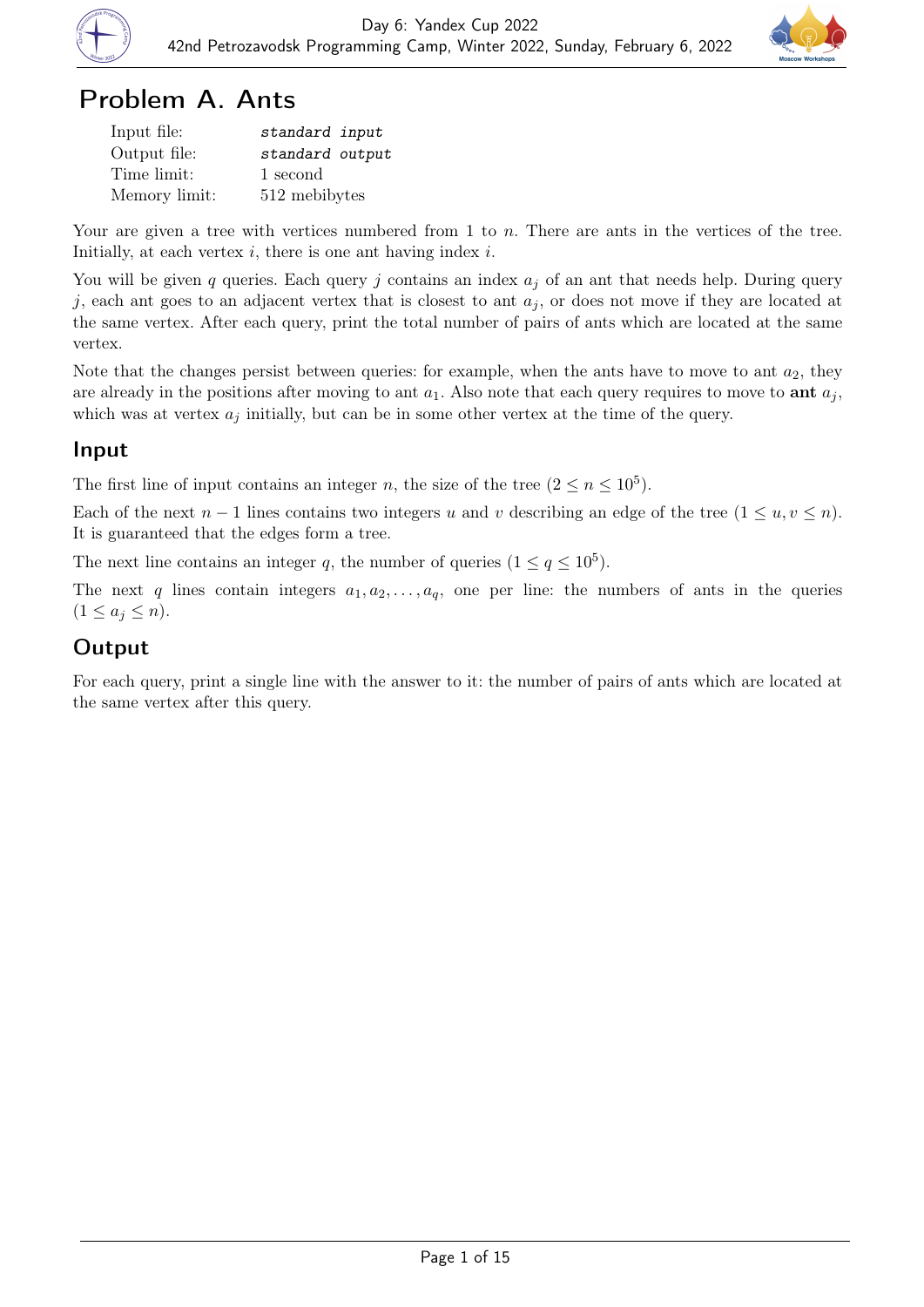



| $\label{eq:standard} standard \ \ input$ | $standard$ $output$ |
|------------------------------------------|---------------------|
| $\mathbf 5$                              | $\overline{4}$      |
| $1\,$ 2                                  | $10\,$              |
| 1 <sub>3</sub>                           | $10\,$              |
| 2 4                                      | $10\,$              |
| 2 <sub>5</sub>                           | $10\,$              |
| 5                                        |                     |
| $\mathbf 1$                              |                     |
| $\mathbf 1$                              |                     |
| $\ensuremath{\mathsf{3}}$                |                     |
| $\ensuremath{\mathsf{3}}$                |                     |
| $\mathbf 5$                              |                     |
| $\,8\,$                                  | $\sqrt{5}$          |
| $1\,$ 2                                  | $21\,$              |
| $1\overline{3}$                          | $28\,$              |
| $2\,4$                                   | $28\,$              |
| 2 <sub>5</sub>                           | $28\,$              |
| 36                                       | $28\,$              |
| 3 7                                      |                     |
| 7 8                                      |                     |
| $\,6\,$                                  |                     |
| $\mathbf 1$                              |                     |
| $\ensuremath{\mathsf{3}}$                |                     |
| $\sqrt{4}$                               |                     |
| $\,2$                                    |                     |
| 5                                        |                     |
| $\,6$                                    |                     |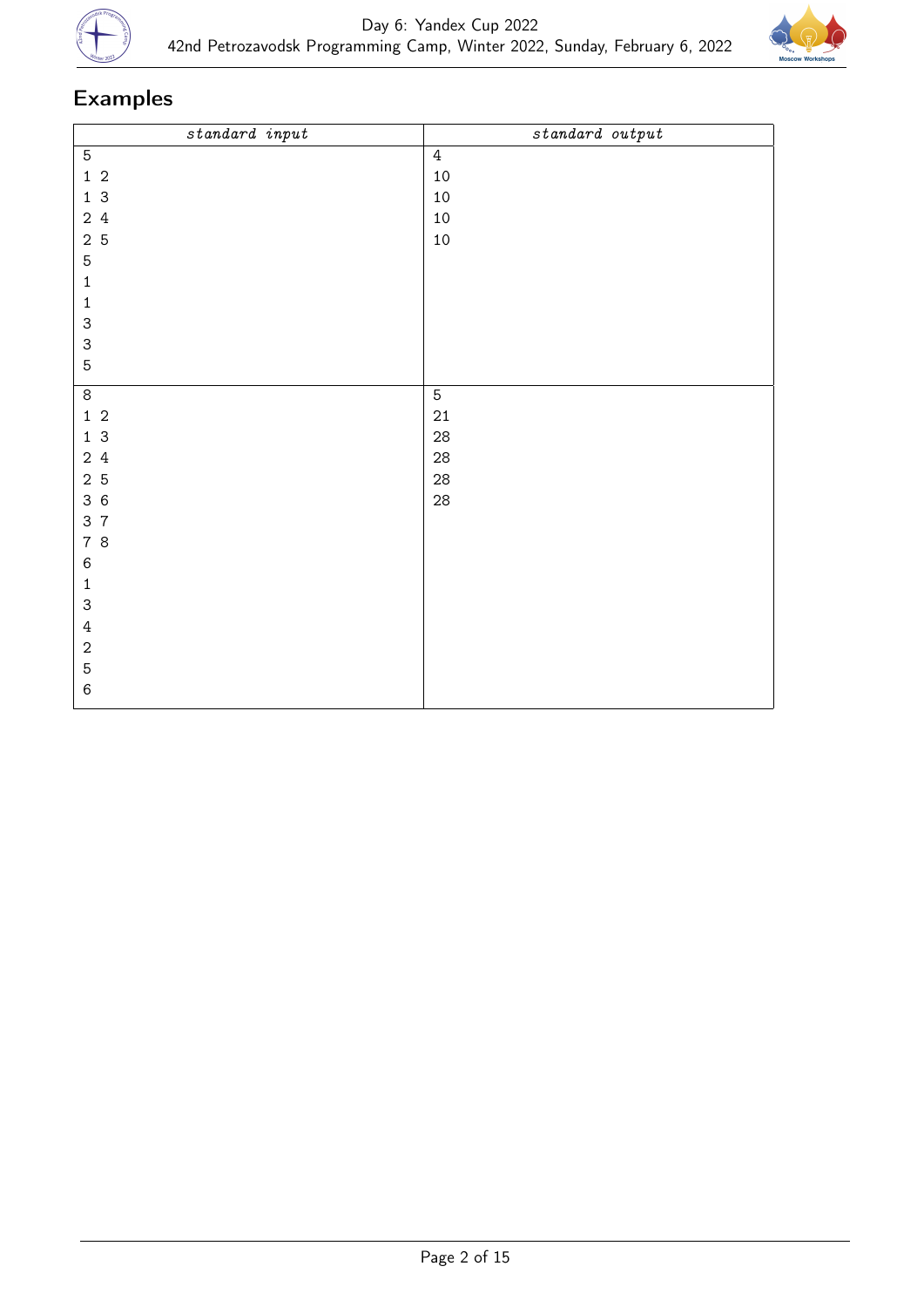



# Problem B. Interesting Subsegments

| Input file:   | standard input  |
|---------------|-----------------|
| Output file:  | standard output |
| Time limit:   | 1 second        |
| Memory limit: | 512 mebibytes   |

A subsegment (contiguous subarray) of an array is interesting if the sum of values on this subsegment is divisible by 3.

You are given two integers n and k. Your goal is to construct the lexicographically minimal array of length n such that it consists only of integers  $0, 1$ , and  $2$ , and has exactly k distinct interesting subsegments.

Array a of length n is lexicographically smaller than array b of the same length if there is  $1 \leq i \leq n$  such that  $a_j = b_j$  for  $j < i$  and  $a_i < b_i$ . Two subsegments are distinct if some element of the array belongs to one subsegment but not to the other.

## Input

The only line of input contains two integers n and  $k$   $(1 \le n \le 10^6, 0 \le k \le 10^{18})$ .

# **Output**

Output  $-1$  if there is no such array. Otherwise, output the lexicographically smallest array of size n which satisfies the constraints.

| standard input | standard output |
|----------------|-----------------|
| -5             | 0 1 0 1 0       |
| -5<br>.n       | -               |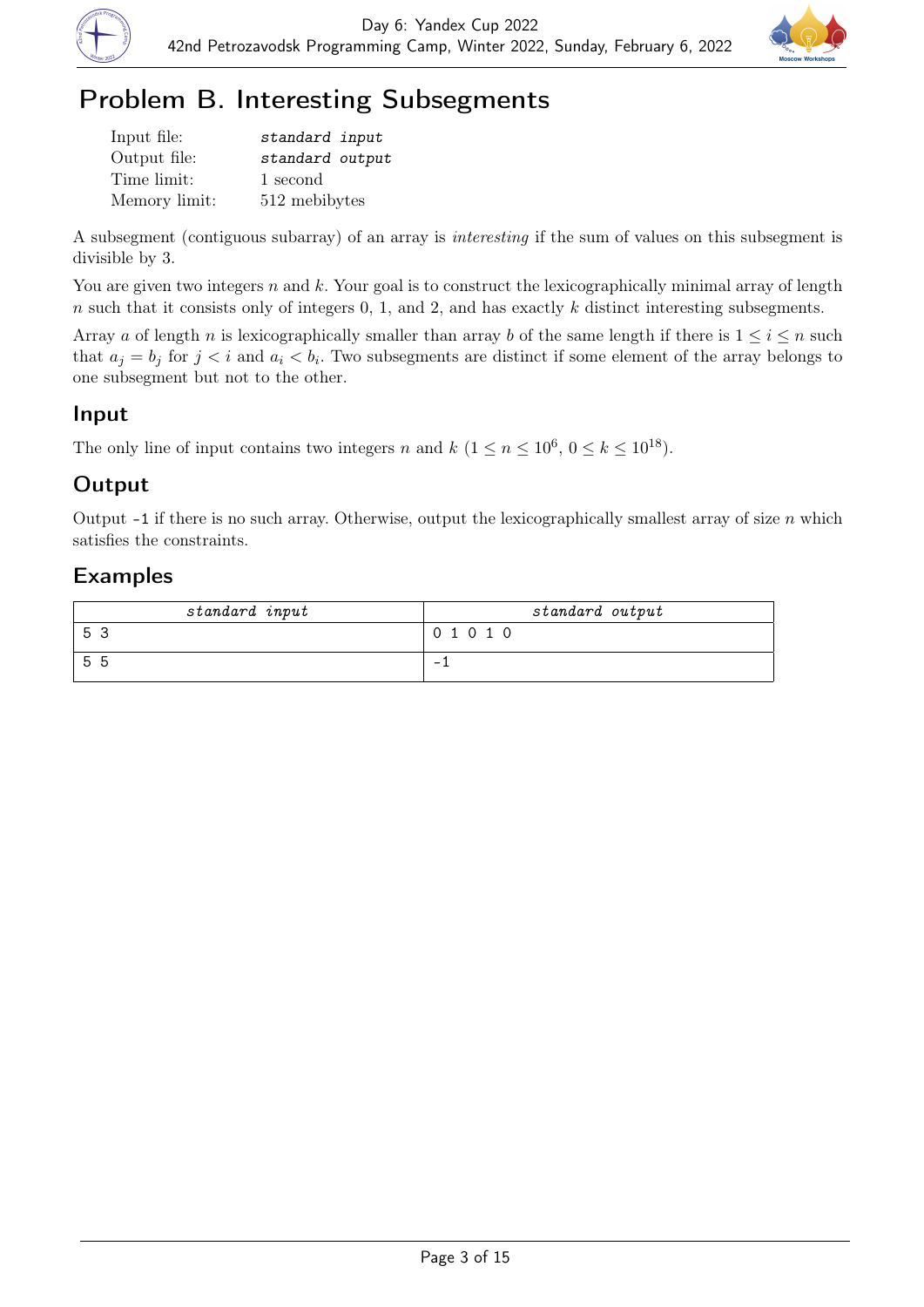



# Problem C. Even Forest

| Input file:   | standard input  |
|---------------|-----------------|
| Output file:  | standard output |
| Time limit:   | 3 seconds       |
| Memory limit: | 512 mebibytes   |

An undirected tree is called even if there is no simple path of odd length connecting two of its leaves. In particular, a tree with just one vertex is considered even.

You are given an undirected tree G with vertices numbered from 1 to n. A graph obtained by removing some (possibly none) of the edges of  $G$  is called a *forest*: it consists of one or more disjoint trees. Determine the minimum possible number  $k$  such that we can remove  $k$  edges of  $G$  in such a way that the resulting forest consists only of even trees.

### Input

The first line contains one integer  $n (1 \le n \le 10^6)$ .

Each of the next  $n-1$  lines contains two integers  $u_i$  and  $v_i$   $(1 \le u_i, v_i \le n)$  denoting an edge connecting vertex  $u_i$  and vertex  $v_i$ .

The graph is guaranteed to be a tree.

## **Output**

Output the minimum number of edges  $k$  such that we can remove  $k$  edges of  $G$  in such a way that each tree in the resulting forest is even.

| standard input | standard output |
|----------------|-----------------|
| 4              |                 |
| 1 <sub>2</sub> |                 |
| 2 3            |                 |
| 3 4            |                 |
| 4              | $\Omega$        |
| 1 <sub>2</sub> |                 |
| 1 <sub>3</sub> |                 |
| 14             |                 |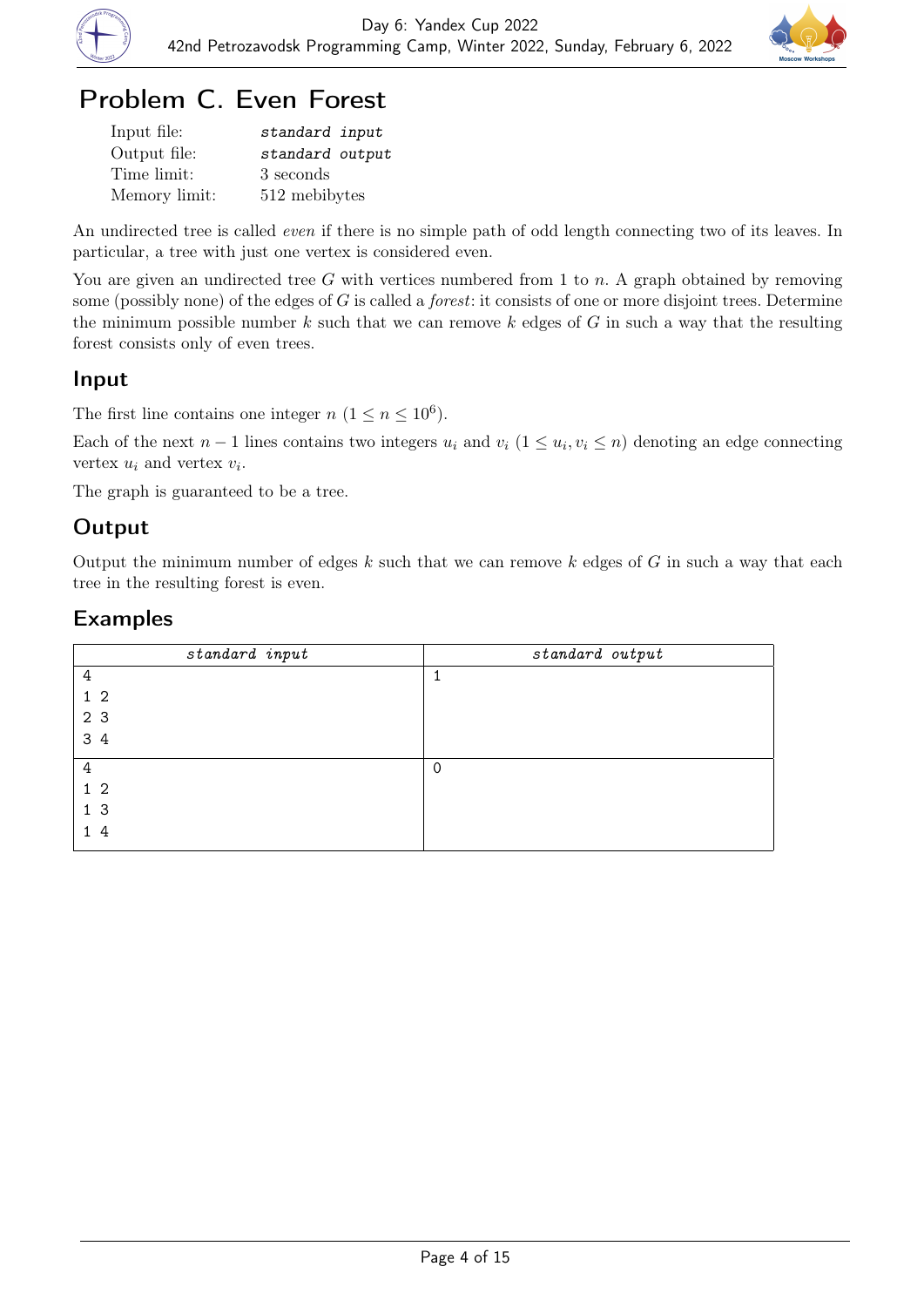



# Problem D. Yellow Blue Bus

| Input file:   | standard input  |
|---------------|-----------------|
| Output file:  | standard output |
| Time limit:   | 6 seconds       |
| Memory limit: | 512 mebibytes   |

You are given n blue points and m yellow points. You need to find a circle such that all blue points are located outside or on the boundary of this circle, and all yellow are located inside or on the boundary of this circle.

The tests for this problem were generated in such a way that, for each test case, there exists a circle with the following properties:

- the radius is  $r \leq 10^9$ ,
- the center is at a point  $(x, y)$  where  $|x| \leq 10^9$  and  $|y| \leq 10^9$ ,
- for each blue point P, the distance from the center to P is at least  $r + 10^{-7} \cdot \max(1, r)$ , and
- for each yellow point Q, the distance from the center to Q is at most  $r 10^{-7} \cdot \max(1, r)$ .

To check when your answer will be considered correct, see output format.

#### Input

The first line contains t, the number of test cases you need to solve  $(1 \le t \le 10^5)$ .

The first line of each test case contains an integer n, the number of blue points  $(1 \le n \le 50000)$ .

Each of the next n lines contains two integers x and y: the coordinates of a blue point  $(-10^9 \le x, y \le 10^9)$ .

The next line contains an integer m, the number of yellow points  $(1 \le m \le 50000)$ .

Each of the next  $m$  lines contains two integers  $x$  and  $y$ : the coordinates of a yellow point  $(-10^9 \le x, y \le 10^9).$ 

It is guaranteed that, in each test case, all points (blue and yellow) are pairwise distinct. Additionally, the sum of n over all test cases does not exceed 50 000, and the sum of m over all test cases does not exceed 50 000.

## **Output**

For each test case, output two lines.

On the first line, output a **real** number  $r$ , the radius of your circle.

On the second line output two **real** numbers x and y, the coordinates of the center of your circle.

Your answer will be considered correct if:

- $0 \le r \le 10^{10}$ ,
- $|x| \leq 10^{10}$  and  $|y| \leq 10^{10}$ ,
- for each blue point P, the distance from center to P is at least  $r 10^{-7} \cdot \max(1, r)$ , and
- for each yellow point Q, the distance from center to Q is at most  $r + 10^{-7} \cdot \max(1, r)$ .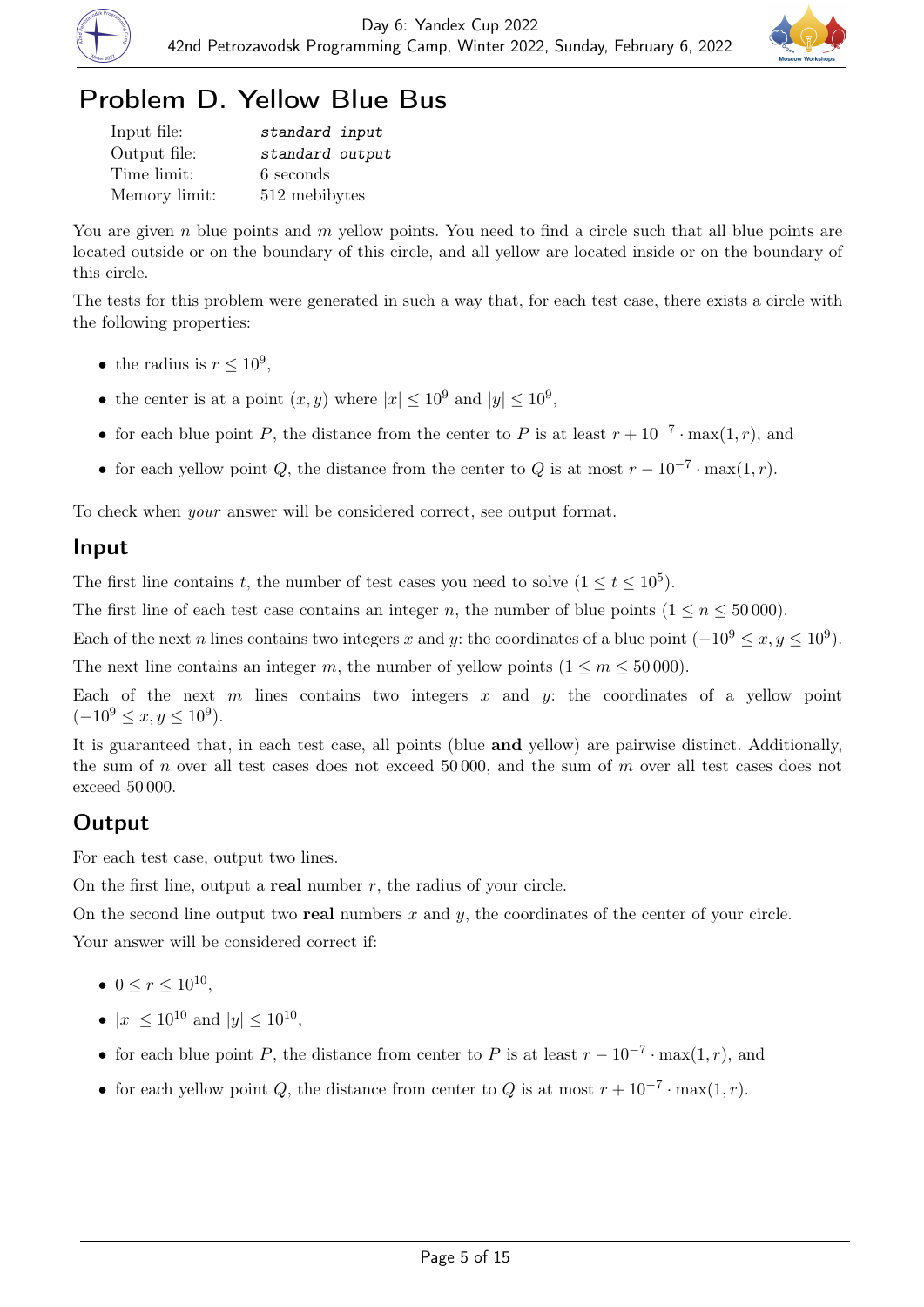



| $\label{eq:standard} standard \ \ input$ | $standard\ output$ |
|------------------------------------------|--------------------|
| $\ensuremath{\mathsf{3}}$                | 1.001              |
| $\mathsf 3$                              | 3 <sub>3</sub>     |
| 3 <sub>1</sub>                           | 1.000              |
| 13                                       | $1.5$ 1.5          |
| 4 5                                      | 1.001              |
| 3                                        | $0\quad 0$         |
| 3 3                                      |                    |
| 4 3                                      |                    |
| $3\quad 4$                               |                    |
| $\overline{2}$                           |                    |
| $0\quad 0$                               |                    |
| $-1 -1$                                  |                    |
| $\overline{2}$                           |                    |
| $1\quad 1$                               |                    |
| $2\,$ $2\,$                              |                    |
| $\overline{4}$                           |                    |
| 20                                       |                    |
| $0\quad2$                                |                    |
| $-2 \ 0$                                 |                    |
| $0 -2$                                   |                    |
| $\overline{4}$                           |                    |
| $1\,$ 0                                  |                    |
| 0 <sub>1</sub>                           |                    |
| $-1$ 0                                   |                    |
| $0 - 1$                                  |                    |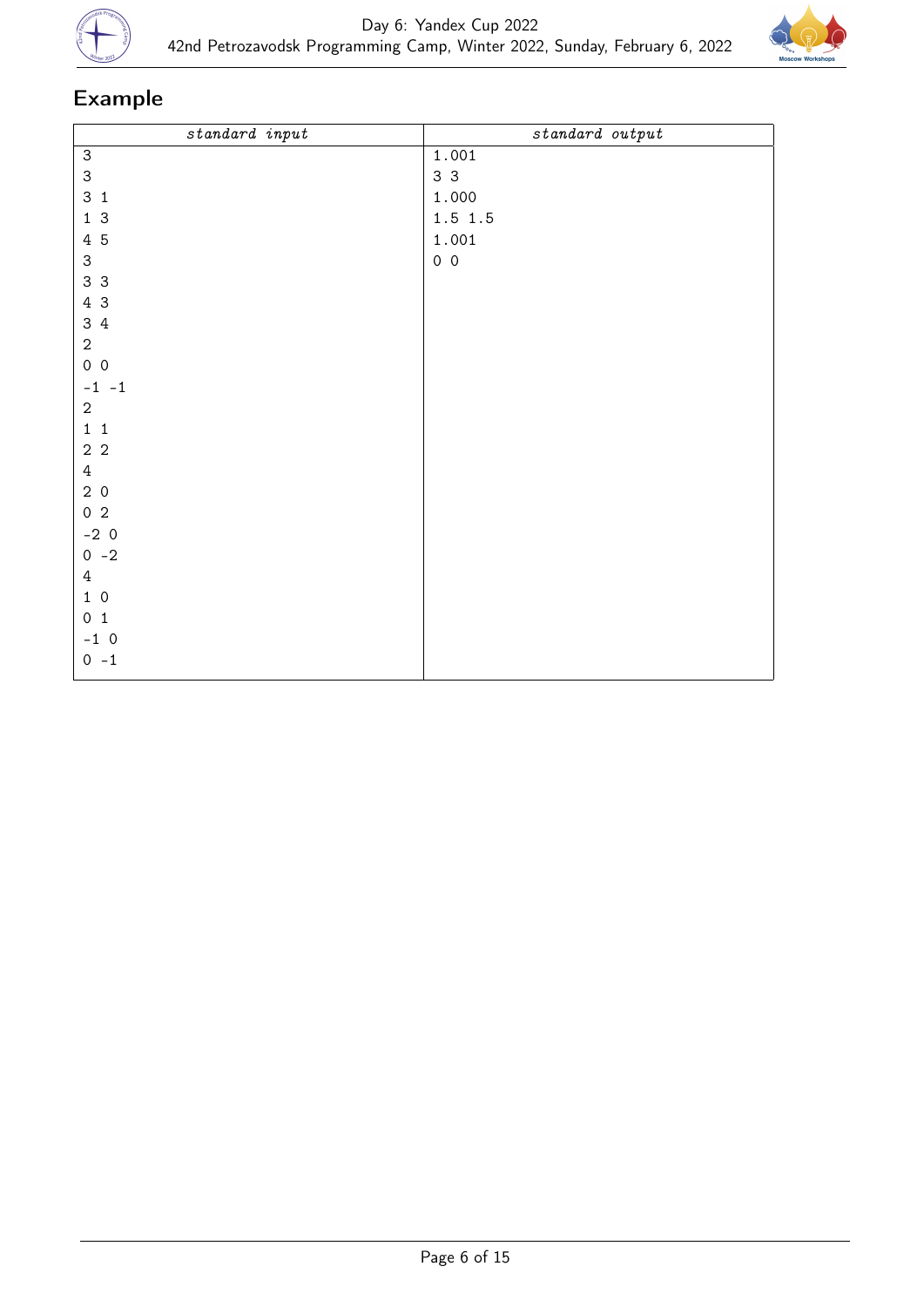



# Problem E. Permutation Matrix

Input file: standard input Output file: standard output Time limit: 1 second Memory limit: 512 mebibytes

You are given a positive integer *n*. Construct such matrix  $2^n \times 2^n$  that:

- The matrix contains distinct positive integers from 1 to  $2^{2n}$ .
- The sums of elements all each submatrices of size  $2^{n-1} \times 2^{n-1}$  are equal.

A submatrix is a contiguous rectangle of elements in the original matrix.

## Input

The first line contains an integer  $n (1 \le n \le 10)$ .

## **Output**

On the very first line, print "YES" if the answer exists, or "NO" if not.

If the answer exists, print any such matrix on the next  $2^n$  lines, with each line containing  $2^n$  spaceseparated integers.

| input    | output   |
|----------|----------|
| standard | standard |
|          | NO       |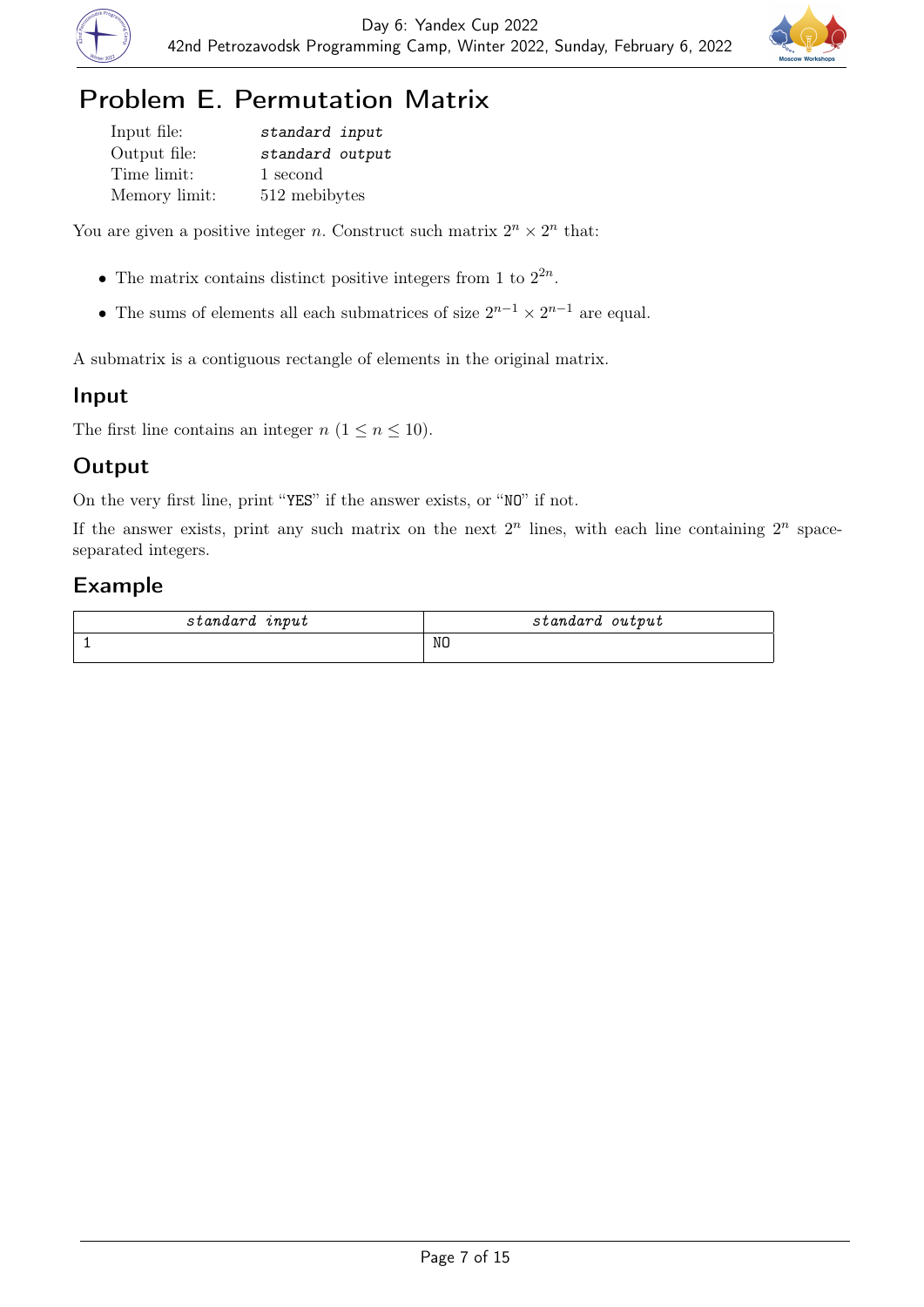

# Problem F. Anti-stress

| Input file:   | standard input  |
|---------------|-----------------|
| Output file:  | standard output |
| Time limit:   | 2 seconds       |
| Memory limit: | 512 mebibytes   |

A huge number of people are stressed nowadays. Scientists and psychologists try to explain this phenomenon and find ways to resist stress. Businessmen, on the other hand, try to make money. They invent and sell an enormous number of different anti-stress and relaxation toys. You are stressed sometimes, as other people, so you decided to buy one of these toys.

The toy you've bought looks like an infinite bamboo desk with  $2n$  pins located on it: n of the pins are blue, the rest are yellow. There are also a red pin and  $n$  rubber bands included in the kit. You can drive the red pin wherever you want, and then put the rubber bands over the pins. Nine of ten psychologists assure that you won't be stressed anymore if you put all n rubber bands in such a way that each band is put over one blue pin, one yellow pin and the single red pin in the middle. In other words, each band should be attached to blue and yellow pins by its ends, and then stretched by the red pin. It is also forbidden to attach two different bands to one pin (blue or yellow).

However, the kit you've bought turned out to be defective. All the rubber bands are old, and may tear if you stretch them too much. Imagine you attached a band by its ends to some blue and some yellow pin located at points A and B correspondingly. Let C be the point where you've driven the red pin. Then the band will tear if and only if angle the ACB is acute (less than 90 degrees). Note that you can put the red pin wherever you want, even at some point occupied by a blue or a yellow pin. If A or B is equal to  $C$ then the angle *ACB* is assumed to be 180 degrees.

You are very stressed today (aren't you?). That's why you decided to seek help from this toy. Can you drive the red pin somewhere on the desk and then put all  $n$  rubber bands so that no band will tear?

### Input

The first line of input contains a single integer q, the number of test cases  $(1 \leq q \leq 2 \cdot 10^5)$ .

Each test case is described as follows. The first line contains a single integer  $n$ , the number of pins of each color  $(1 \le n \le 2 \cdot 10^5)$ . Each of the next 2n lines contains two integers  $x_i$  and  $y_i$ : the coordinates of pins on the desk  $(-10^6 \le x_i, y_i \le 10^6)$ . The first n of these lines correspond to blue pins, and the latter n lines to yellow pins.

It is guaranteed that, in each test case, no two pins are located at the same point. It is also guaranteed that the total sum of n over all test cases is less or equal to  $2 \cdot 10^5$ .

# **Output**

The output for each test case should consist of one or two lines.

If there is no way to put red pin and stretch bands so that no band will tear, print "impossible" (without quotes) on a single line.

Otherwise, print two lines for this test case:

- The first line should contain two real numbers X and Y; the chosen coordinates for the red pin  $(|X|)$ and |Y| should not exceed  $10^9$ ).
- The second line should contain n integers  $m_i$ . Let us enumerate blue and yellow pins from 1 to n in the order they go in the input. Then  $m_i$  means that you decided to stretch the band between *i*-th blue pin and  $m_i$ -th yellow pin. In other words, for each blue pin, you have to print the number of the yellow pin matched to it. Note that  $m_i$  should form a permutation of integers from 1 to n.

If there are several possible solutions, print any one of them. Here is how the angles are checked: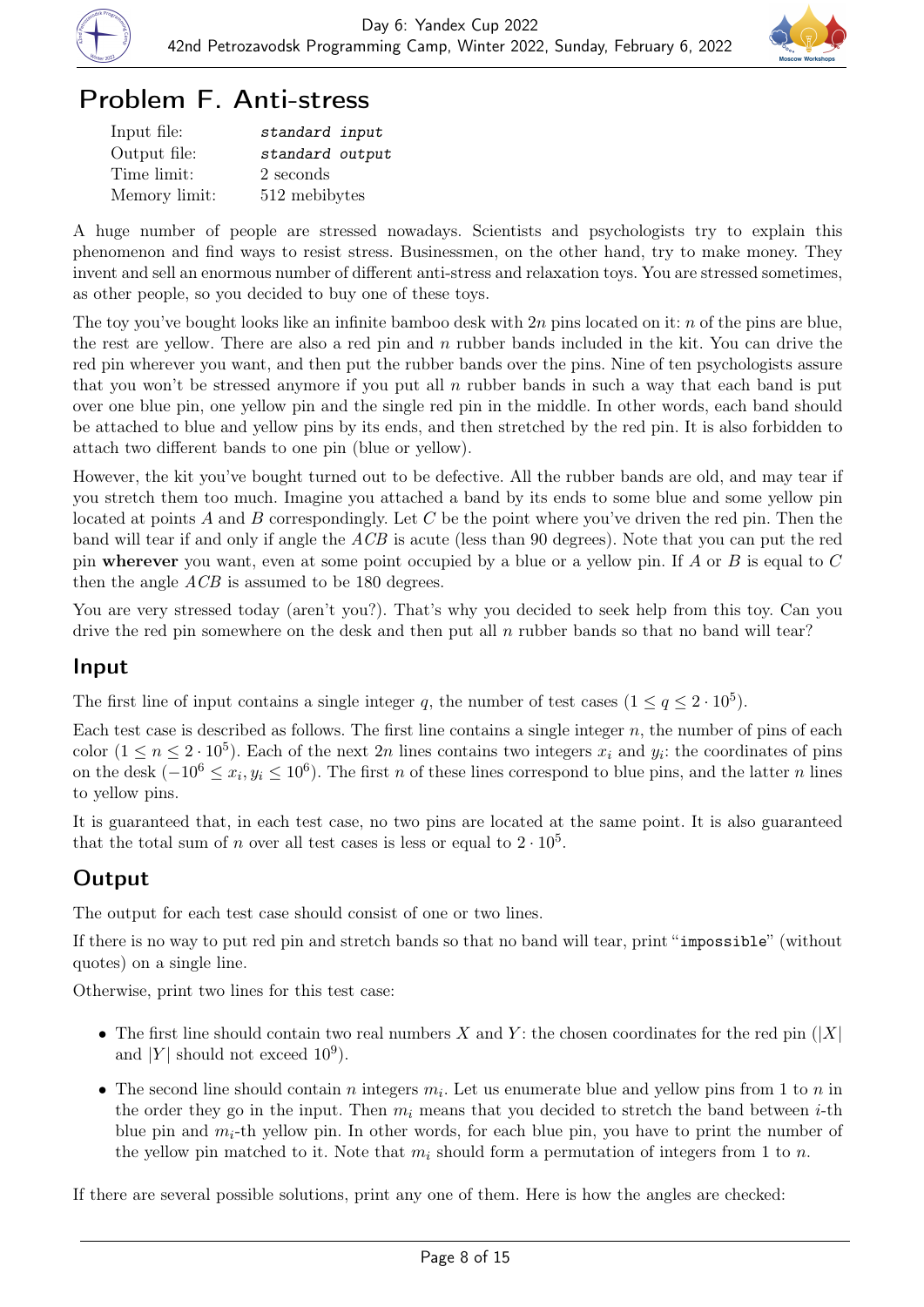



Let  $A$ ,  $B$  and  $C$  be the points with some blue pin, the yellow pin paired to the blue one, and the red pin, correspondingly. Let  $r = |AC|^2 + |CB|^2$  and  $d = |AB|^2$ , where  $|AC|$ ,  $|CB|$  and  $|AB|$  are the distances between corresponding pins. Then the checker will accept your solution if  $r \leq d$  with absolute or relative error less than  $10^{-6}$ .

### Example

| standard input            | standard output |
|---------------------------|-----------------|
| $\ensuremath{\mathsf{3}}$ | 0.0 1.0         |
| 3                         | 1 3 2           |
| $-2 -2$                   | 0.0 0.0         |
| $1\quad2$                 | 2 <sub>1</sub>  |
| $-13$                     | $-0.5 -1.0$     |
| $-23$                     | $1\quad2$       |
| $-1$ $-1$                 |                 |
| $2 - 1$                   |                 |
| $\sqrt{2}$                |                 |
| $1\quad2$                 |                 |
| $-1$ 0                    |                 |
| $2 - 1$                   |                 |
| $0\quad 0$                |                 |
| $\boldsymbol{2}$          |                 |
| 3 <sub>2</sub>            |                 |
| $-2 - 1$                  |                 |
| $-3 - 1$                  |                 |
| $1 - 3$                   |                 |

#### **Note**



Consider the first test case.

We can choose the red pin to be located at point  $(0, 1)$ , and pair the points in the following way:

- 1. First blue and first yellow.
- 2. Second blue and third yellow.
- 3. Third blue and second yellow.

All three angles are not acute, thus the pairing is valid.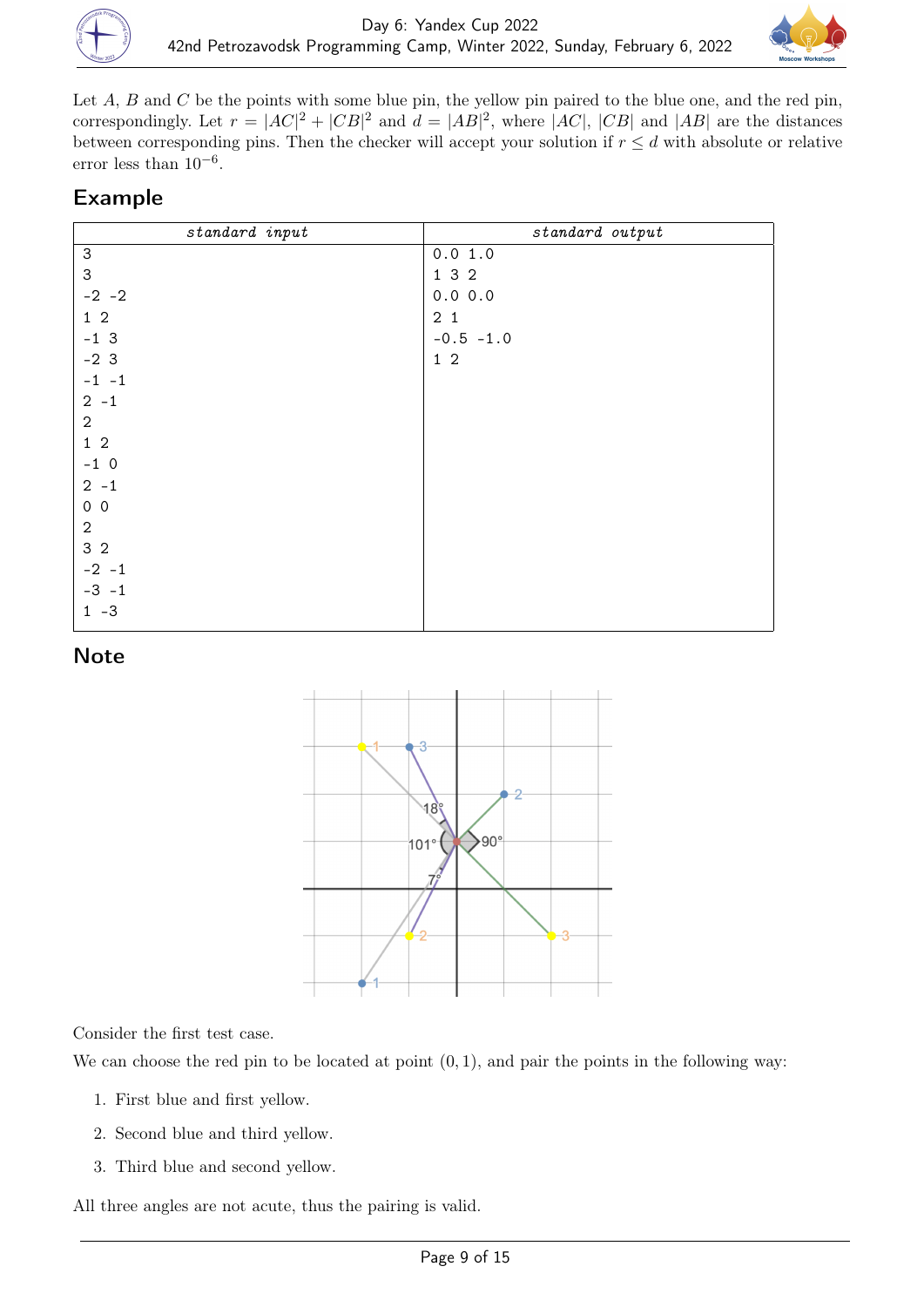



# Problem G. Mismatch

| Input file:   | standard input  |
|---------------|-----------------|
| Output file:  | standard output |
| Time limit:   | 4 seconds       |
| Memory limit: | 512 mebibytes   |

You are given an array  $a_1, a_2, \ldots, a_n$  of n nonnegative integers. For each k from 1 to n, find the number of subsequences of size  $k(a_{i_1}, a_{i_2}, \ldots, a_{i_k}; 1 \leq i_1 < \ldots < i_k \leq n)$  such that their bitwise AND is equal to zero  $(a_{i_1} \wedge a_{i_2} \wedge \ldots \wedge a_{i_k} = 0)$ . Since the answers can be very large, compute them modulo 998 244 353.

Two subsequences are considered distinct if there is an index  $i$  such that the element  $a_i$  is included in one of the subsequences but not the other.

### Input

The first line contains an integer  $n (1 \le n \le 2^{19})$ . The second line contains n integers  $a_1, a_2, \ldots, a_n$  $(0 \leq a_i < 2^{19}).$ 

## **Output**

Print *n* space-separated integers  $b_1, b_2, \ldots, b_n$ , where  $b_i$  is the answer for  $k = i$  modulo 998 244 353.

| standard input | standard output |
|----------------|-----------------|
| 3              | 1 3 1           |
| $0 \; 1 \; 2$  |                 |
| -6             | 0 3 9 10 5 1    |
| 1 2 2 7 6 7    |                 |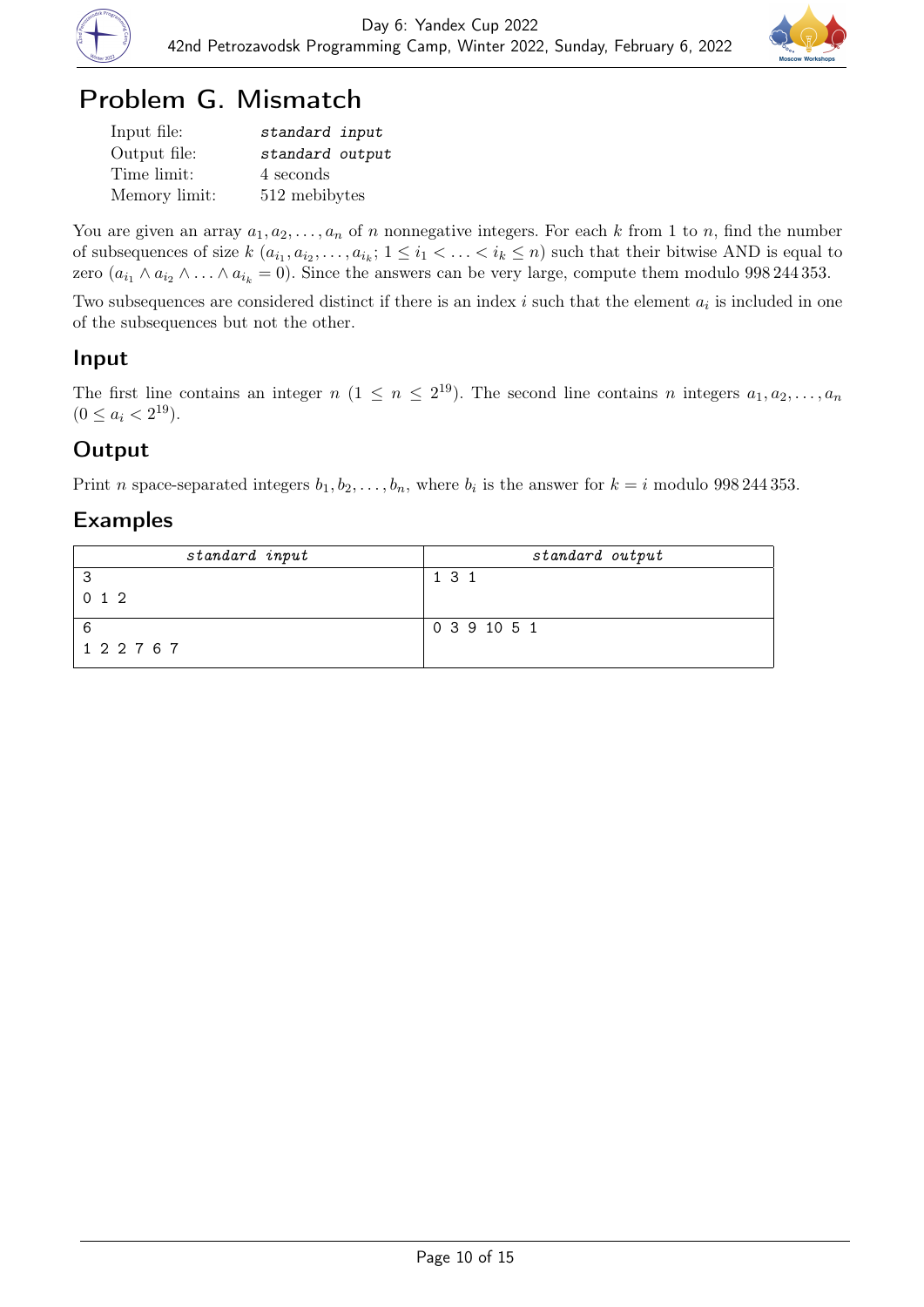



# Problem H. Lucky Tickets

| Input file:   | standard input  |
|---------------|-----------------|
| Output file:  | standard output |
| Time limit:   | 2 seconds       |
| Memory limit: | 512 mebibytes   |

The government plans a transport reform which will change ticket numbers. The new ticket numbers will consist of  $q$  digits in *n*-ary number system, where  $q$  is a prime number. Leading zeros are **allowed**.

A ticket is considered lucky if the product of all its digits added to the sum of all its digits, taken modulo n, equals s. Additionally, every lucky ticket has a degree of luckiness: the degree of luckiness of the ticket with digits  $a_1a_2 \ldots a_q$  equals

 $(a_1 + 1)(a_2 + 2) \ldots (a_q + q) + 2^0 a_1 + 2^1 a_2 + \ldots + 2^{q-1} a_q.$ 

For reform report, it is needed to calculate the sum of luckiness of all lucky tickets modulo q.

#### Input

The first line contains three integers n, s and  $q$   $(2 \le n \le 10^6, 0 \le s < n, 2 \le q \le 10^6, q$  is prime).

## Output

Print the sum of luckiness of all lucky tickets modulo q.

| standard input | standard output |
|----------------|-----------------|
| 202            |                 |
| 10 9 2         |                 |
| 3 2 3          |                 |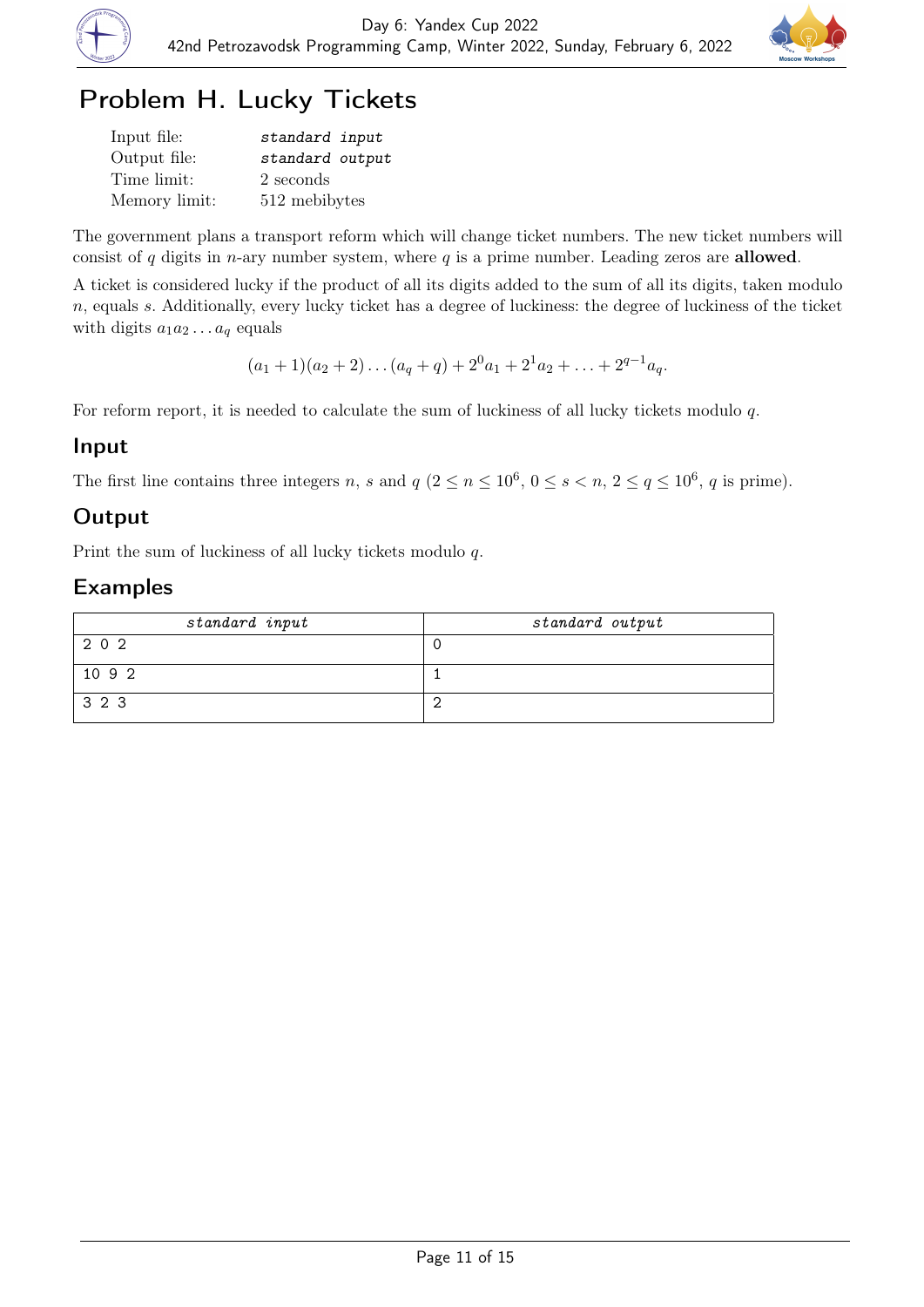

# Problem I. Diversity Street

| Input file:   | standard input  |
|---------------|-----------------|
| Output file:  | standard output |
| Time limit:   | 3 seconds       |
| Memory limit: | 512 mebibytes   |

A building company wants to build  $n$  houses on a new street. Due to requirements of increasing diversity of the city skyline, all houses must have different heights from 1 to  $n$  floors. Moreover, there are  $m$  additional restrictions on minimum height of buildings on certain intervals of the street. Due to importance of the new street, city administration is ready to cancel one of the restrictions. Determine whether it is possible to create a plan for the new street under the given constraints.

### Input

The first line contains two integers: the length of the street  $n$  and the number of height restrictions  $m$  $(2 \leq n \leq 3 \cdot 10^5, 1 \leq m \leq 3 \cdot 10^5).$ 

The next  $m$  lines contain restrictions. Each restriction is described by three integers  $h$ ,  $s$ , and  $f$  which mean that houses from s to f inclusively must have height at least  $h (2 \leq h \leq n, 1 \leq s \leq f \leq n)$ .

## **Output**

If it is not possible to create a street plan, print "NO" on a single line.

Otherwise, on the first line, print "YES". On the second line, print a street plan consisting of  $n$  house heights. The plan must satisfy all restrictions except possibly one. If there are several possible plans, print any one of them.

| standard input | standard output |
|----------------|-----------------|
| 2 <sub>2</sub> | <b>YES</b>      |
| 211            | 2 <sub>1</sub>  |
| 2 1 2          |                 |
| 3 <sub>2</sub> | YES             |
| 2 1 2          | 1 3 2           |
| 2 2 3          |                 |
| 4 2            | NO              |
| 4 1 2          |                 |
| 3 2 4          |                 |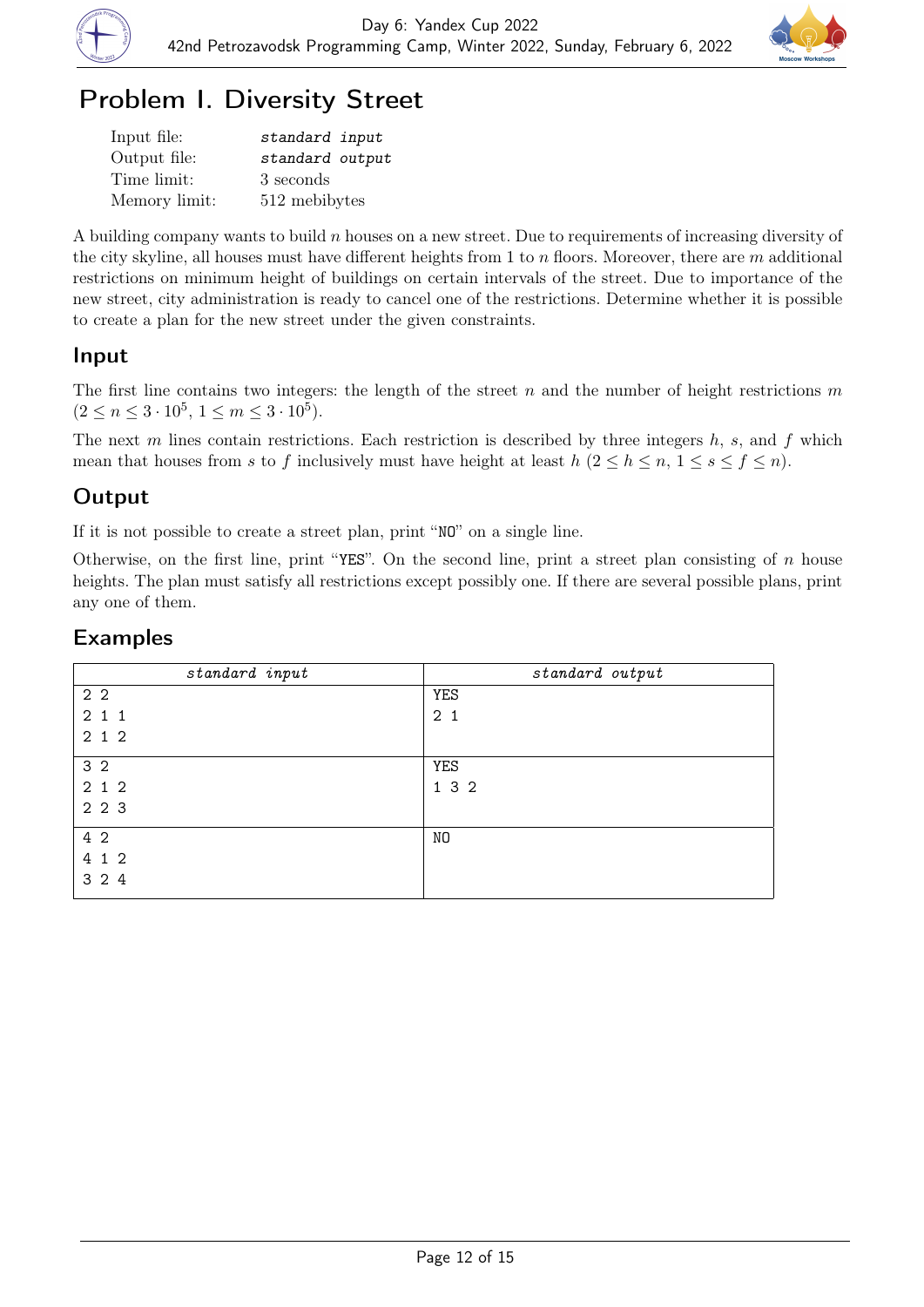



# Problem J. Disbalance

| Input file:   | standard input  |
|---------------|-----------------|
| Output file:  | standard output |
| Time limit:   | 1 second        |
| Memory limit: | 512 mebibytes   |

Scientists discovered a new bacteria species that reproduces in a peculiar way. When there's x bacteria in one room, each minute they perform a telepathic communication, upon which one of them is selected to divide. The probability of each particular bacteria being selected is equal to  $1/x$ .

Scientists became interested in how well this division strategy is balanced. They placed  $n$  Petri dishes in a room, each dish with exactly 1 bacteria. After each divide, coefficient d was calculated in the following way. If the number of bacteria in one of the dishes was higher than in all other dishes combined, d was set to the difference between these two quantities. Otherwise,  $d$  was set to 0. Formally, if there are  $a_1 \ge a_2 \ge \ldots \ge a_n$  bacteria in the dishes, then  $d = \max(a_1 - a_2 - \ldots - a_n, 0)$ .

Find the expected value of the sum of k numbers: the values of d after the first, second,  $\dots$ , k-th minute of this study. It is possible to write the answer in the form  $\frac{p}{q}$ , where p and q are relatively prime integers and  $q \not\equiv 0 \pmod{998\,244\,353}$ . Output such integer r that  $r \cdot q \equiv p \pmod{998\,244\,353}$ .

### Input

The first line contains an integer t, the number of test cases  $(1 \le t \le 3 \cdot 10^5)$ .

Each of the following t lines describes one test case and contains two integers n and  $k$   $(1 \le n, k \le 10^6)$ .

It is guaranteed that the sum of all n and all k in all test cases is at most  $2 \cdot 10^6$ .

## **Output**

For each test case, print a single line with a single integer r such that  $r \cdot q \equiv p \pmod{998\,244\,353}$ , where p  $\frac{p}{q}$  is the expected value of the sum of k numbers: the values of d after the first, second, ..., k-th minute of the study.

| standard input | standard output |
|----------------|-----------------|
| 8              | 2               |
| 11             | 5               |
| $1\,2$         |                 |
| 2.1            | 332748120       |
| 2 <sub>2</sub> | 0               |
| 3 <sub>1</sub> | 499122177       |
| 3 <sub>2</sub> | 299473307       |
| 3 <sub>3</sub> | 598946612       |
| 4 3            |                 |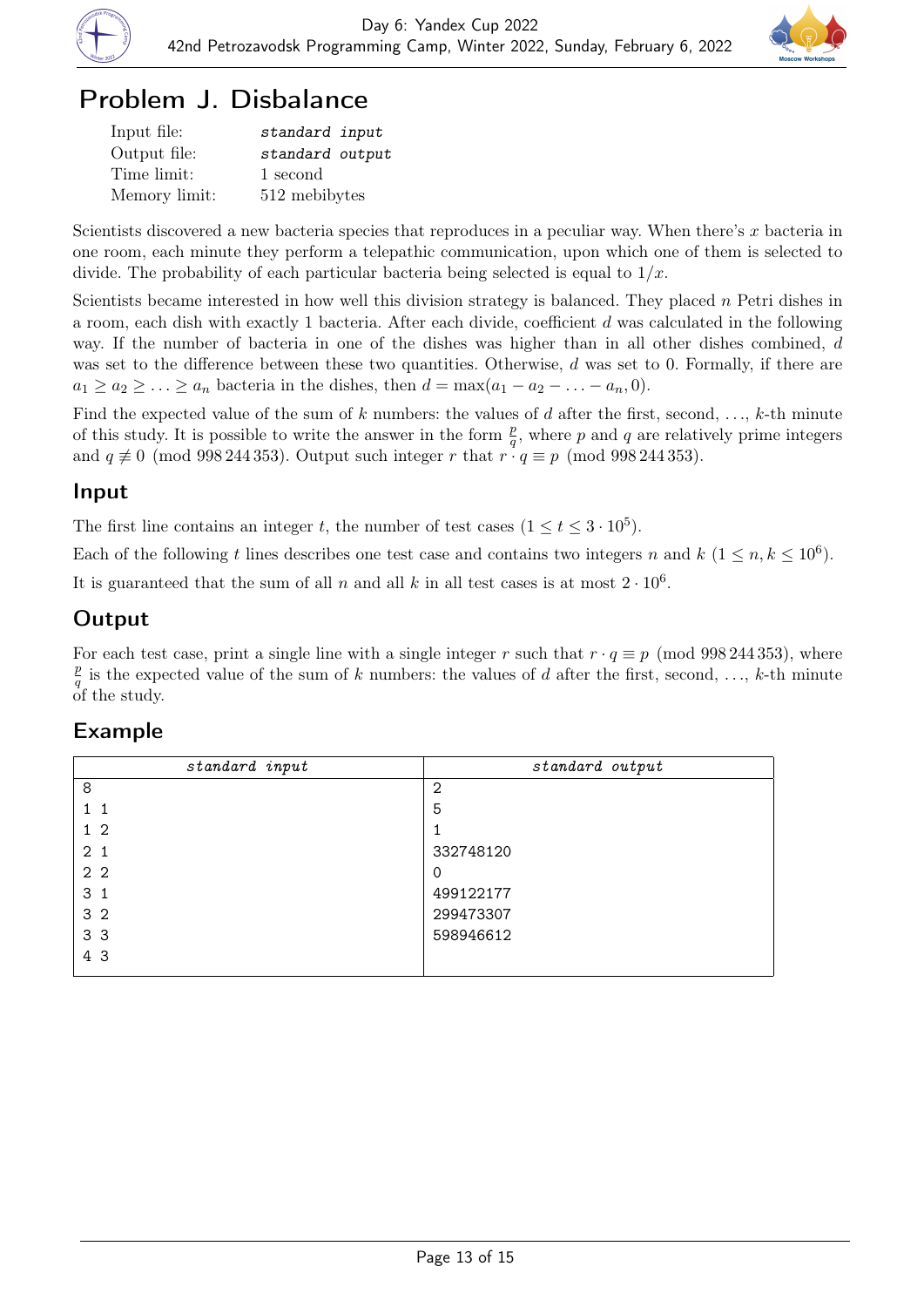



# Problem K. Spiral Matrix

| Input file:   | standard input  |
|---------------|-----------------|
| Output file:  | standard output |
| Time limit:   | 4 seconds       |
| Memory limit: | 512 mebibytes   |

Define a *neighbouring* pair of cells in a matrix as a pair of cells  $(r_a, c_a)$  and  $(r_b, c_b)$  such that:

- either  $r_a = r_b$  and  $|c_a c_b| = 1$ ,
- or  $c_a = c_b$  and  $|r_a r_b| = 1$ .

Define a spiral matrix as a matrix which satisfies the following conditions:

- The matrix contains only distinct positive integers.
- One can start from some cell  $(i, j)$  and arrange all other cells in a path, so that every two consecutive cells in the path are a neighbouring pair, and by following the path from  $(i, j)$  and considering the values in the matrix, we form a continuous integer interval  $[l..r]$  in the order of visiting them.

Given is a matrix of size  $n \times m$  consisting of distinct positive integers. We are also given q queries. Each query defines a submatrix with corners  $(r_1, c_1)$  and  $(r_2, c_2)$ . For each query, determine whether this submatrix is spiral.

#### Input

The first line contains three integers n, m and  $q$   $(1 \leq n, m \leq 2000, 1 \leq q \leq 10^6)$ , denoting the size of the matrix and the number of queries, respectively.

Each of the next n lines contains m integers. The j-th integer on the i-th of these lines denotes the element  $a_{i,j}$  located in the *i*-th row and *j*-th column of the matrix  $(1 \le a_{i,j} \le 10^9)$ . It is guaranteed that all elements are distinct.

Each of the next q lines contains four integers  $r_1, c_1, r_2, c_2$   $(1 \leq r_1 \leq r_2 \leq n, 1 \leq c_1 \leq c_2 \leq m)$ , denoting the corners of a submatrix.

### **Output**

For each query, print the answer on a separate line. Print "YES" if the submatrix is spiral, or "NO" otherwise.